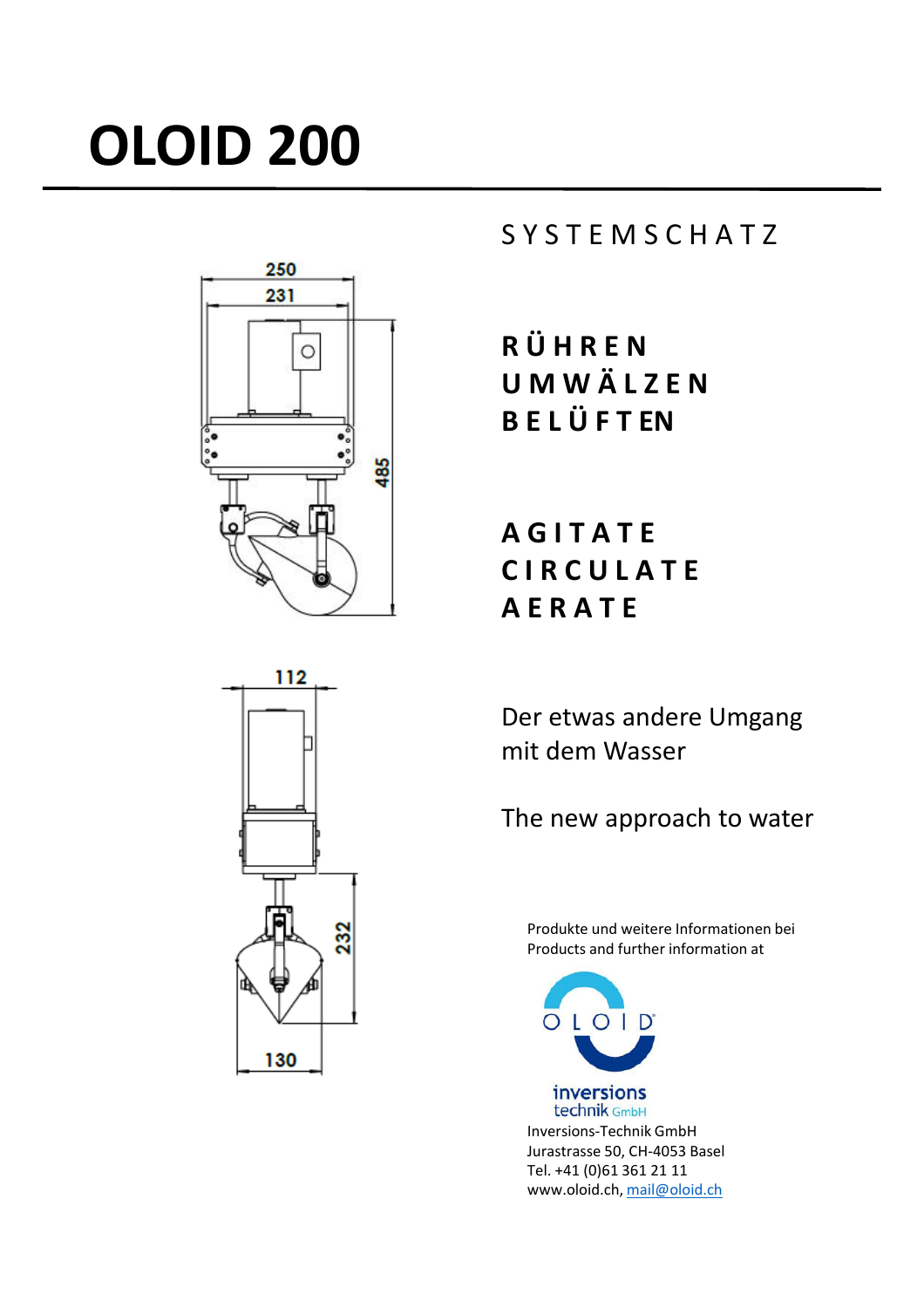# **OLOID TYP 200 A/B** DATEN

#### **OLOID TYPE 200 A/B** DATA

#### **Mechanische und elektrische Daten**

- OLOID-Körper: 195 mm, V4A Edelstahl
- Gehäuse: Aluminium eloxiert
- Antrieb: Edelstahl 1.4435
- Motor: Einphasen-Kondensator-Motor (IP 65) 230 V; 50 Hz
- Nennleistung: 80 W (Typ A); 117 W (Typ B)
- Nettoleistungsaufnahme bei 125 U/Min: 40- 60 W (abhängig von Drehzahl und Eintauchtiefe des OLOID-Körpers)
- Gewicht: 11 kg

### **Umwälz- und Belüftungsleistung**

gemessen bei 125 U/Min:

- Strömung: 30 m weit, 3m tief
- Förderleistung
- Sauerstoffeintrag: bis 50  $gO<sub>2</sub>/h$
- Sauerstoffertrag: bis 1,65  $kgO<sub>2</sub>/kWh$

#### **Zubehör**

- Motorschutzschalter
- Schwimmerausrüstung aus PE
- Frequenzumformer für stufenlose Drehzahleinstellung
- Energieversorgung mit Photovoltaik

#### **Weitere Ausführungen**

- OLOID Typ 200 A/S zum Betrieb in Salzwasser:
	- > Gehäusemantel aus Edelstahl > Alle mit dem Medium in Kontakt stehenden Teile aus Edelstahl 1.4571(X6CrNiMoTi17-12-2) ), AISI 316Ti, (A5)
- OLOID Typ 200 T Tiefenrührer:
	- > Bis 5 m abtauchbar
	- > Antriebswellenflansch mit
	- Gleitringdichtung
- OLOID Typ 200 B für Solarbetrieb:
	- > Gleichstrommotor 24 V
	- > Nennleistung: 117W

#### **Mechanical and electrical Data**

- OLOID body: 195 mm, stainless steel (A5)
- Mount: aluminum anodized
- Driving unit: stainless steel 1.4435
- Motor: single phase capacitor motor (IP 65) 230 V; 50 Hz
- Nominal output: 80W (Type A); 117W (Type B)
- Net power consumption at 125 rpm: 40-60 W (depending on revolution speed and immersion depth)
- Weight: 11 kg

### **Circulation- and aeration capacity**

measured at 125 rpm:

- Flow: 30 m horizontally, 3 m vertically
- Flowrate
- Oxygen introduction: up to 50  $gO<sub>2</sub>/h$
- Oxygen yield: up to  $1,65$  kgO<sub>2</sub>/kWh

### **Accessories**

- Motor protection switch (IP 55)
- Floats (PE)
- Frequency inverter for continuous tuning
- Photovoltaic energy supply

# **Other versions**

- OLOID type 200 A/S for operation in salt water:
	- > Gear box cover in stainless steel
	- $>$  All parts that are in contact with the media are executed in stainless steel 1.4571 (X6CrNiMoTi17-12-2), AISI 316Ti, (A5)
- OLOID type 200 T depth agitator:
	- > Submersible to a depth of 5m
		- $>$  Flange at the driving shafts with mechanical seal
- OLOID type 200 B for solar operation:
	- > DC-motor 24 V DC
	- > Nominal power: 117W

Änderungen der technischen Daten bleiben vorbehalten Weitere Modelle: OLOID Typ 400 und 600

Technical data are subject to change without notice Other Models: OLOID type 400 and 600